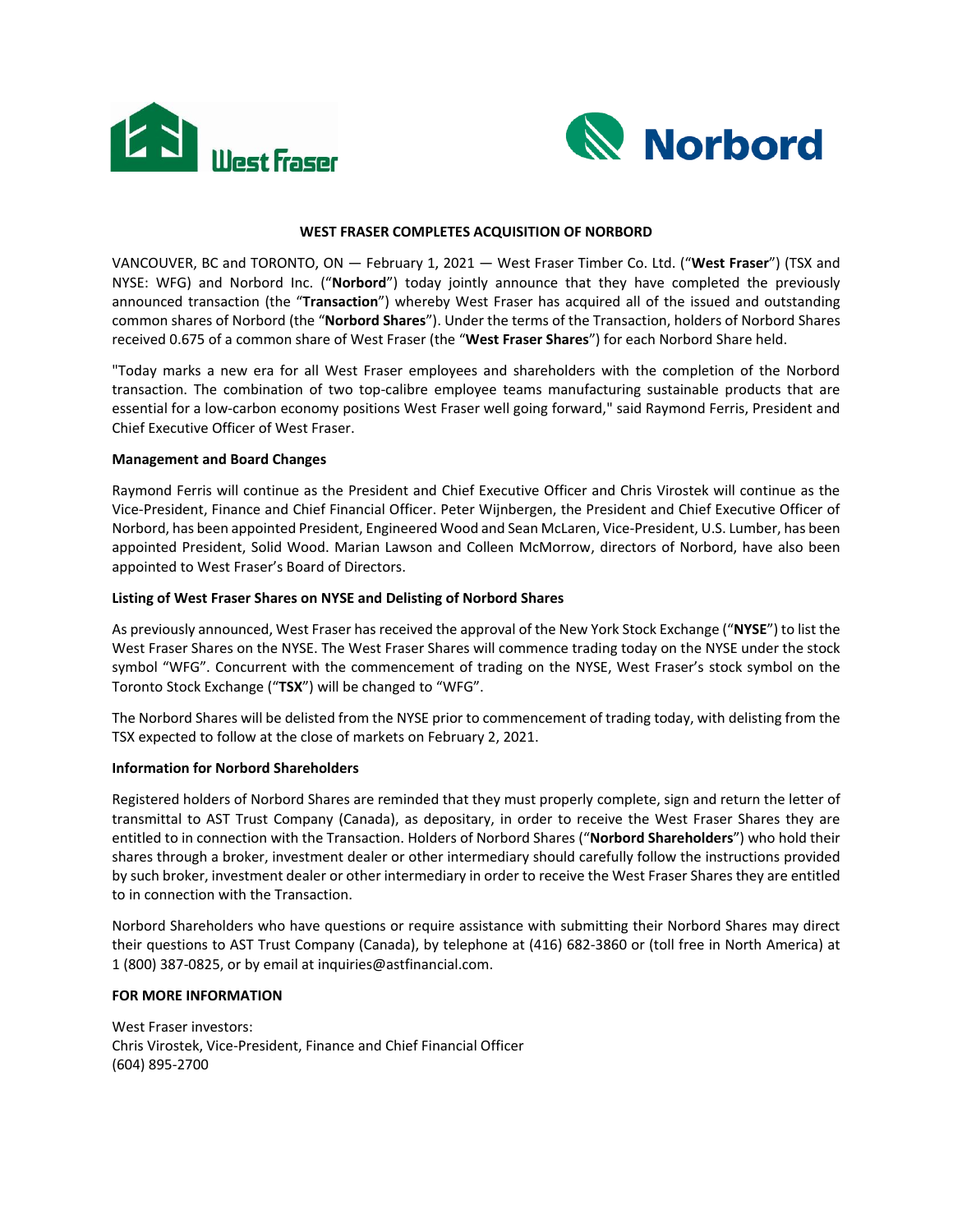West Fraser media: Tara Knight, Communications (604) 895-2773

Norbord investors: Robert B. Winslow, CFA, Vice President, Investor Relations & Corporate Development (416) 777-4426 investors@norbord.com

Norbord media: Heather Colpitts, Director, Corporate Affairs (416) 643-8838 investors@norbord.com

# **WEST FRASER PROFILE**

West Fraser is a diversified wood products company producing lumber, LVL, MDF, plywood, pulp, newsprint, wood chips, other residuals, and energy with facilities in western Canada and the southern United States. West Fraser Shares currently trade on the TSX and NYSE under the symbol: "WFG".

# **NORBORD PROFILE**

Following completion of the Transaction, Norbord became a wholly-owned subsidiary of West Fraser. Norbord is a leading global manufacturer of wood-based panels and the world's largest producer of oriented strand board (OSB). In addition to OSB, Norbord manufactures particleboard, medium density fibreboard and related value-added products. Norbord has assets of approximately \$2.1 billion and employs approximately 2,400 people at 17 plant locations (15 operating) in the United States, Canada and Europe.

# **NOTE REGARDING FORWARD-LOOKING STATEMENTS AND INFORMATION**

Certain of the statements and information in this news release constitute "forward-looking information" within the meaning of applicable Canadian securities laws. All statements, other than statements of historical fact, are forwardlooking statements or information. Forward-looking statements or information in this news release relate to, among other things:

- listing and trading of the West Fraser Shares on the NYSE;
- delisting of the Norbord Shares from the NYSE and TSX; and
- expected date of change of the West Fraser stock symbol on the TSX.

These forward-looking statements and information reflect West Fraser's and Norbord's current views with respect to future events and are necessarily based upon a number of assumptions that, while considered reasonable by West Fraser and Norbord, are inherently subject to significant operational, business, economic and regulatory uncertainties and contingencies. West Fraser and Norbord caution readers that forward-looking statements and information involve known and unknown risks, uncertainties and other factors that may cause actual results and developments to differ materially from those expressed or implied by such forward-looking statements or information contained in this news release and West Fraser and Norbord have made assumptions and estimates based on or related to many of these factors. Among the key factors that could cause actual results to differ materially from those projected in the forward-looking statements and information are the following: